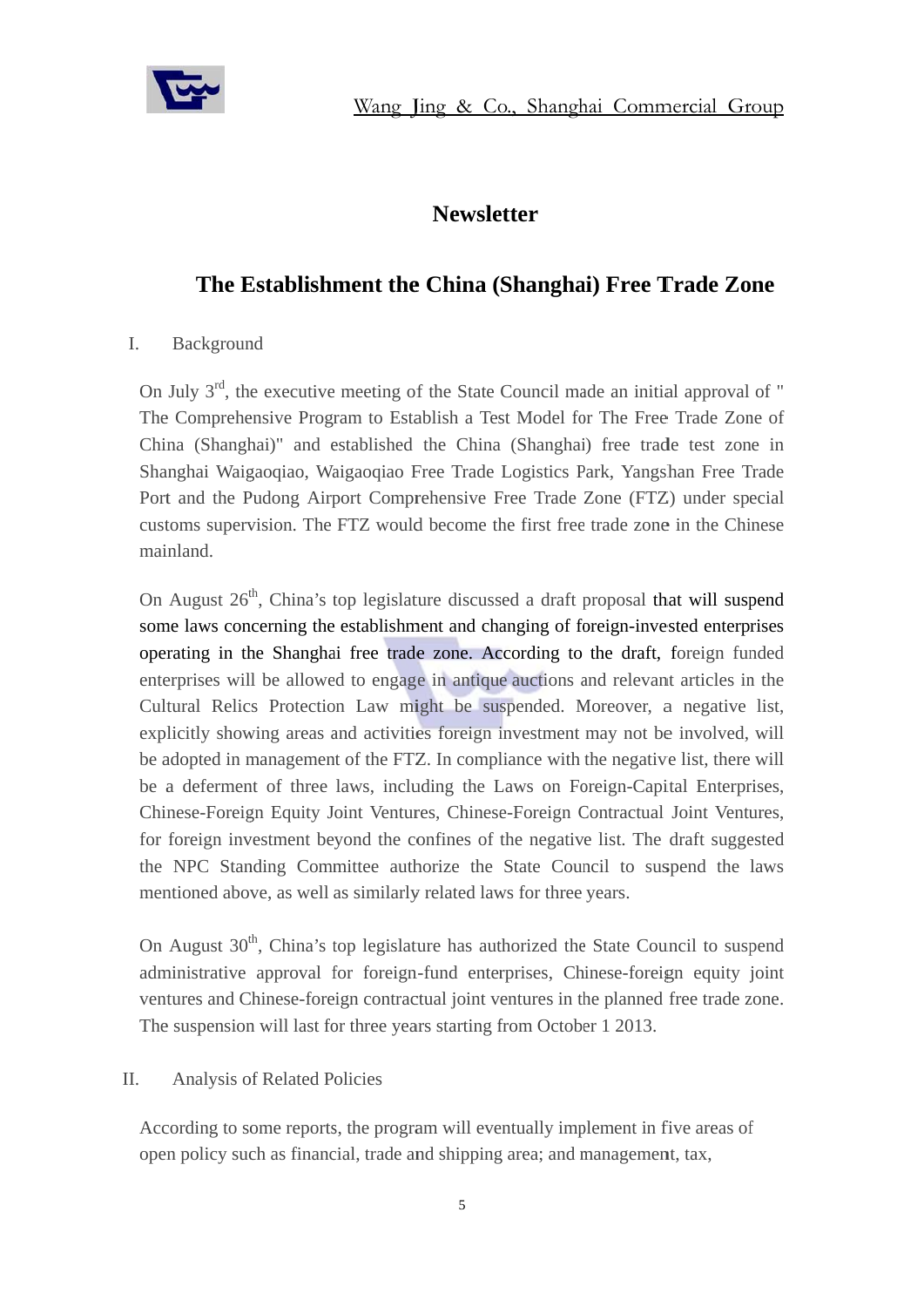

regulatory and other aspects of the package of five innovation. Detailed policies are as follows:

| Financial    | Proposed changes:                                                                                                                                                                                                                                                                                                                                                                                                                                                                                                                                                            |
|--------------|------------------------------------------------------------------------------------------------------------------------------------------------------------------------------------------------------------------------------------------------------------------------------------------------------------------------------------------------------------------------------------------------------------------------------------------------------------------------------------------------------------------------------------------------------------------------------|
| Service      | $\checkmark$ Full convertibility of the Renminbi;                                                                                                                                                                                                                                                                                                                                                                                                                                                                                                                            |
| Industry     | Interest-rate liberalization;<br>$\checkmark$                                                                                                                                                                                                                                                                                                                                                                                                                                                                                                                                |
|              |                                                                                                                                                                                                                                                                                                                                                                                                                                                                                                                                                                              |
|              | $\checkmark$ Exchange-rate liberalization;                                                                                                                                                                                                                                                                                                                                                                                                                                                                                                                                   |
|              | Availability of offshore financial services;                                                                                                                                                                                                                                                                                                                                                                                                                                                                                                                                 |
|              | $\checkmark$ Expansion and opening of the financial industry.                                                                                                                                                                                                                                                                                                                                                                                                                                                                                                                |
| Trade        | Implementation of the new two-layer regulatory model:                                                                                                                                                                                                                                                                                                                                                                                                                                                                                                                        |
| Facilitation | $\checkmark$ The first layer shall be the gradual and complete opening of the<br>border;                                                                                                                                                                                                                                                                                                                                                                                                                                                                                     |
|              | The second layer shall be the safe, efficient control and free<br>$\checkmark$                                                                                                                                                                                                                                                                                                                                                                                                                                                                                               |
|              | flow of goods in the zone.                                                                                                                                                                                                                                                                                                                                                                                                                                                                                                                                                   |
|              | The first layer will be implemented as foreign goods entering the<br>FTZ and goods within the FTZ being transported abroad without<br>being supervised by the customs. The supervision and management<br>of the first layer focus on that of the people and the departments of<br>the port to perform only necessary task such as inspection and<br>quarantine work. This will be crucial as the customs will no longer<br>use the batching regulation model, and will adopt the regulatory<br>model with centralization, classification, and<br>digitalization<br>involved. |
|              | The second layer will be implemented between the FTZ and the<br>customs ports as the customs must impose certain tax on goods from<br>the FTZs entering domestic areas other than the FTZs or from<br>domestic areas other than the FTZs to the FTZs according to local<br>customs law.                                                                                                                                                                                                                                                                                      |
|              | The regulatory model will realize an efficient flow of people and<br>goods, simplify procedures, lower cost and enable the goods to be<br>still inside the country but outside the customs.                                                                                                                                                                                                                                                                                                                                                                                  |
| Shipping     | Building an international shipping center (coherent with previous<br>policies) to:                                                                                                                                                                                                                                                                                                                                                                                                                                                                                           |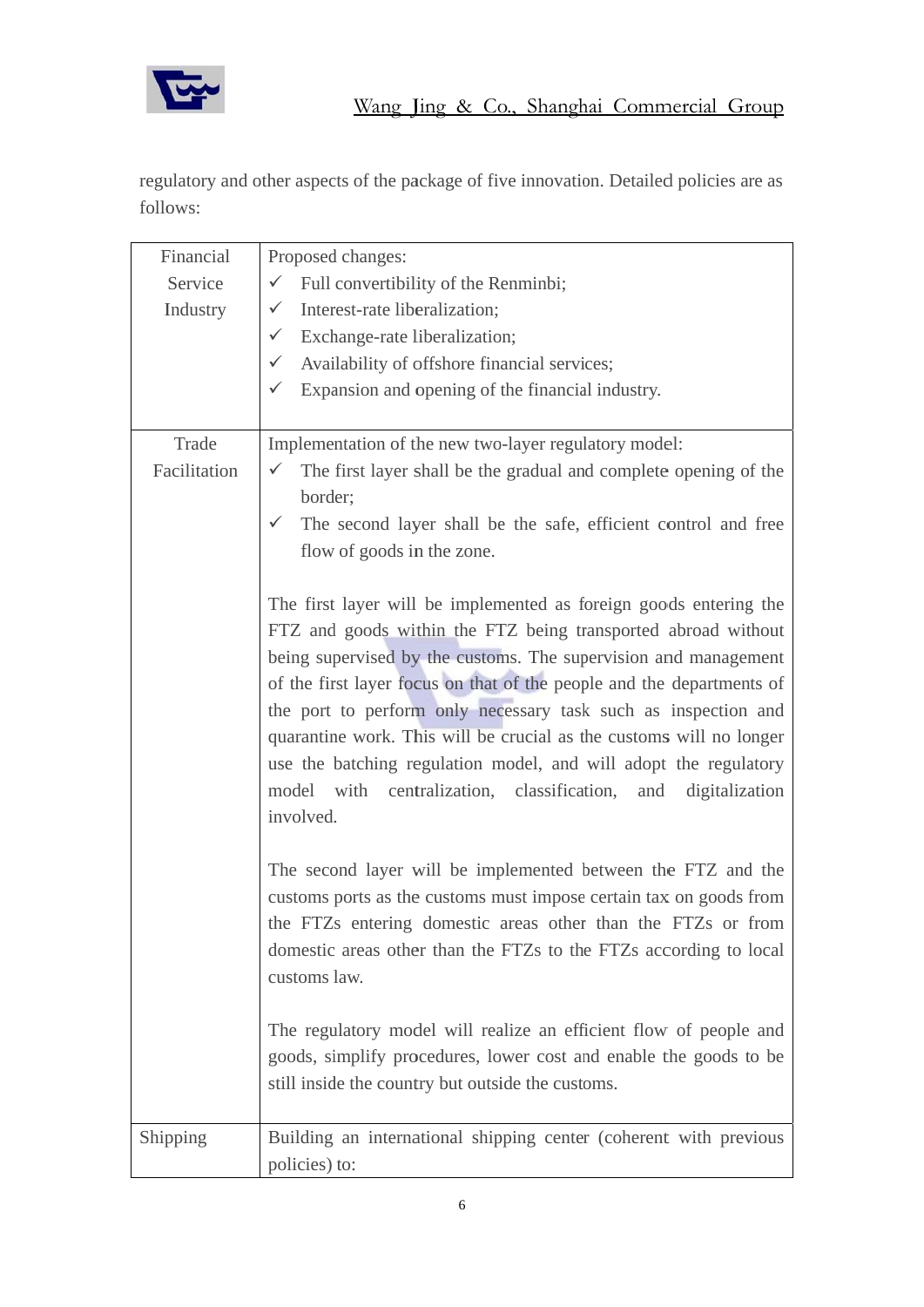

|                | Develop shipping service providers for ship trading, ship<br>management, ship broking, shipping consultation and marine<br>technology,<br>Expand industry chain of shipping services<br>Develop modern logistics and other related industries and;<br>$\checkmark$<br>Consistently improve the quality of shipping services. |
|----------------|------------------------------------------------------------------------------------------------------------------------------------------------------------------------------------------------------------------------------------------------------------------------------------------------------------------------------|
| Preferential   | Foreign investors may pay income tax in installments and the                                                                                                                                                                                                                                                                 |
| Taxation       | income tax of some eligible business enterprises shall be levied at a                                                                                                                                                                                                                                                        |
| Policy         | reduced tax rate of 15%. Lower tax rates may be applied to offshore                                                                                                                                                                                                                                                          |
|                | trading and financial industries.                                                                                                                                                                                                                                                                                            |
| Administrative | Enterprises in the area are entitled to:                                                                                                                                                                                                                                                                                     |
| Regulation     | Free trade                                                                                                                                                                                                                                                                                                                   |
|                | Free of personnel entering and leaving                                                                                                                                                                                                                                                                                       |
|                | Free of goods entering and leaving                                                                                                                                                                                                                                                                                           |
|                | $\checkmark$ Free of currency circulation                                                                                                                                                                                                                                                                                    |
|                | Free of goods storage                                                                                                                                                                                                                                                                                                        |
| Others         | Additional plans include:                                                                                                                                                                                                                                                                                                    |
|                | Shopping: a departure tax rebate policy will be implemented and<br>✓                                                                                                                                                                                                                                                         |
|                | duty-free stores shall be set up in selected areas;                                                                                                                                                                                                                                                                          |
|                | Foreign banks and insurance companies will be allowed to<br>✓                                                                                                                                                                                                                                                                |
|                | directly set up wholly-owned subsidiaries or joint ventures with<br>mainland partners in the zone;                                                                                                                                                                                                                           |
|                | Foreign commodity exchanges such as the London Metal                                                                                                                                                                                                                                                                         |
|                | Exchange will be allowed to set up their own futures delivery<br>warehouses;                                                                                                                                                                                                                                                 |
|                | Permission will be given to foreign companies like Sony and<br>✓                                                                                                                                                                                                                                                             |
|                | Nintendo to sell gaming consoles in the zone as long as they are<br>produced within the FTZ.                                                                                                                                                                                                                                 |
|                | Permission will be given to foreign companies to set up credit<br>$\checkmark$<br>investment companies.                                                                                                                                                                                                                      |
|                | Permission will be given to lease finance companies to set up<br>✓<br>subsidiaries without minimum registered capital restrictions                                                                                                                                                                                           |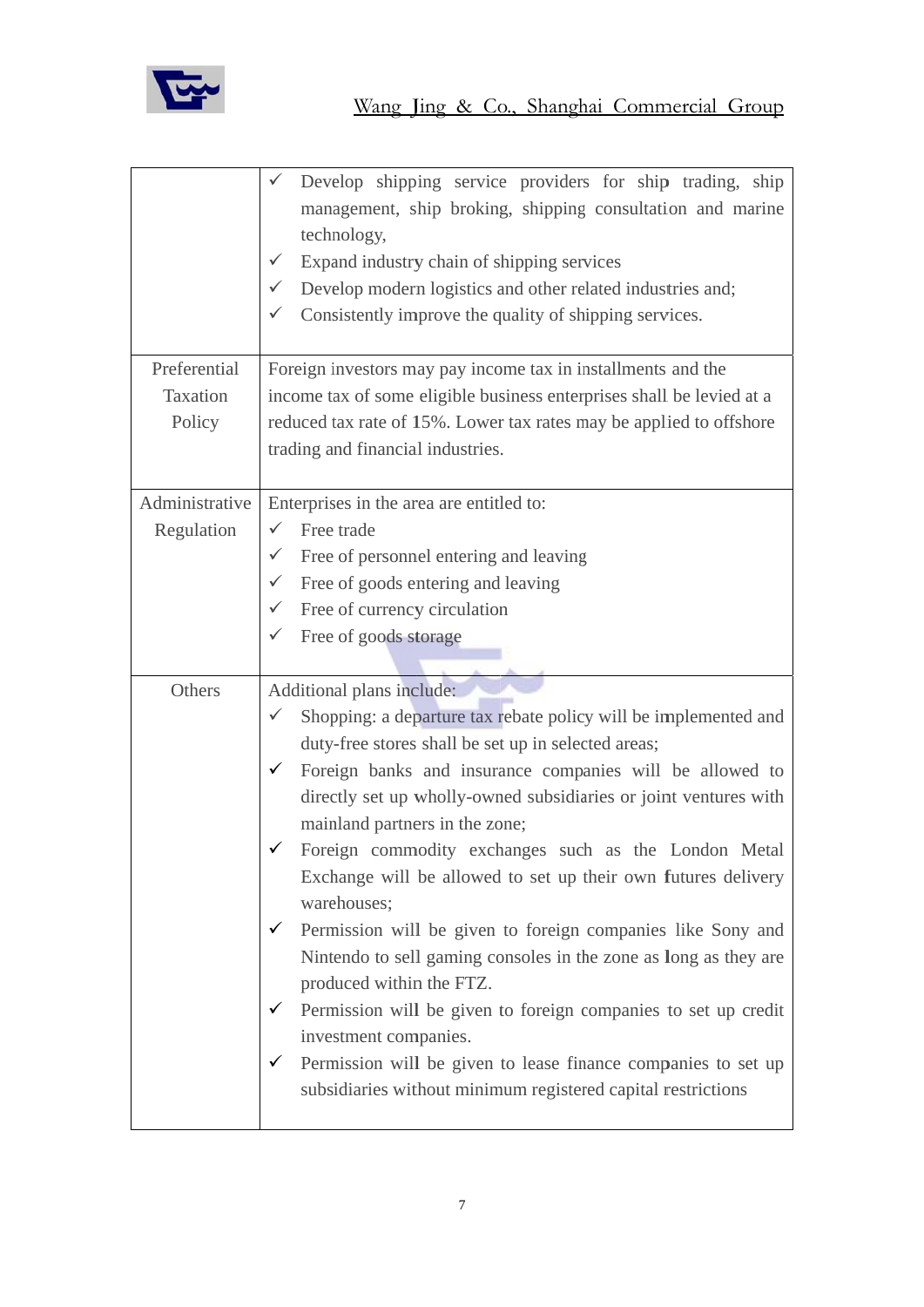

#### $III.$ **Benefits**

Obviously, establishment of the China (Shanghai) FTZ as the "first mover", it could be the good news for Shanghai to set up shipping center, trade center and financial center. Further, Shanghai would have the chance to break the existing framework, slash the taxes and get other benefits which will bring advantages to foreign companies to run their business. As a result, there will be more and more financial institutions would register in Shanghai, and maritime insurance which as a solution to financial support to shipping center would become flourishing. Besides, the economy of Yangtze River Delta region would be driven by establishment of the China (Shanghai) FTZ. The last but not the least, the decline in China's export volume has the opportunity to turn around.

#### IV. Influence on the Legal Environment

Establishment of the China (Shanghai) FTZ would play an important role in the economic development of China as well as the construction of five special economic zones in the 1980's, the development of Pudong in the 1990's and China entering into WTO. Undoubtedly, it would bring tremendous economic growth potential to Shanghai.

Suspension of the Laws on Foreign-Capital Enterprises, Chinese-Foreign Equity Joint Ventures, Chinese-Foreign Contractual Joint Ventures and Protection of Cultural Relics will likely result in a type of chain reaction. It would seemingly cause a legal vacuum in certain areas and a series of new regulations would come into force soon.

We still do not know to what extent the innovation of trade, finance, shipping and tax can benefit domestic and foreign enterprises. In addition, a new obstacle arises in evaluating how to ensure all transactions are legal when enterprises take advantage of preferential treatment. Such an issue of legality will undoubtedly be a focus of future analysis.